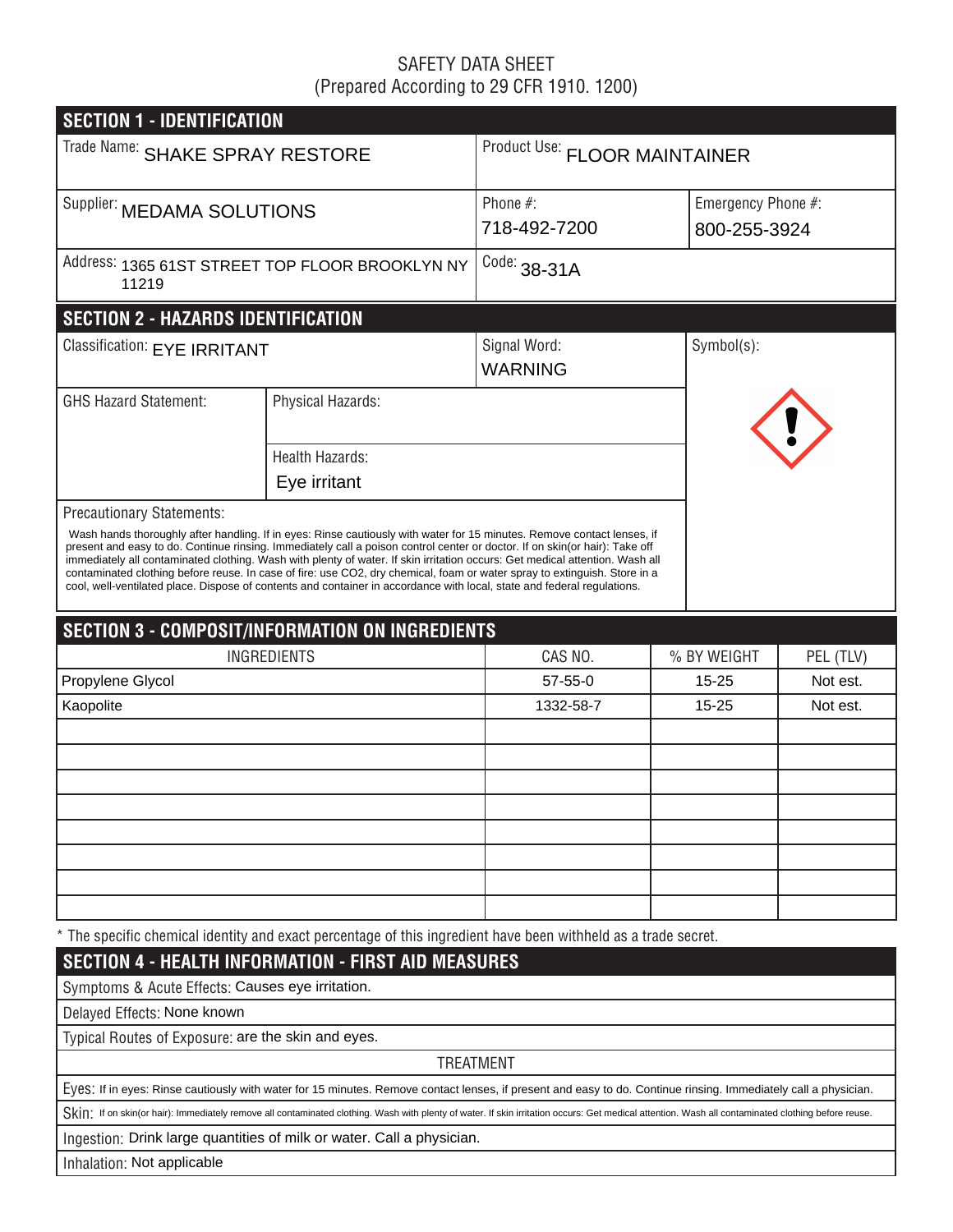# SECTION 5 - FIRE-FIGHTING MEASURES

Flash Point: None to boiling **Notable 2018** Lower Explosive Limit: Not available Not available Not available

Extinguishing Techniques: In case of fire: use CO2, dry chemical, foam, water spray to extinguish.

Equipment: Do not enter any confined fire-spaces without protective clothing and self-contained air supply.

Chemical Hazards from Fire: Carbon monoxide and unidentified organic gases may occur during incomplete combustion.

Precautions for Fire Fighters: Cool fire exposed containers.

### SECTION 6 - ACCIDENTAL RELEASE MEASURES

Steps to be Taken: SMALL AMOUNTS - Absorb with suitable absorbent. LARGE AMOUNTS - Absorb with suitable absorbent, then shovel into appropriately labeled containers.

Cleanup Procedures: Contain with absorbent material and dispose of in accordance with federal, state and local requirements.

## SECTION 7 - HANDLING AND STORAGE

Precautions to be Take in Handling & Storage: Store in a cool, well-ventilated place.

Incompatibility: Strong oxidizers

| SECTION 8 - EXPOSURE CONTROLS/PERSONAL PROTECTION |                    |                                                              |  |  |  |  |  |
|---------------------------------------------------|--------------------|--------------------------------------------------------------|--|--|--|--|--|
| INGREDIENTS:                                      |                    | <b>EXPOSURE LIMITS</b>                                       |  |  |  |  |  |
| Seee section 3 above                              |                    |                                                              |  |  |  |  |  |
|                                                   |                    |                                                              |  |  |  |  |  |
|                                                   |                    |                                                              |  |  |  |  |  |
|                                                   |                    |                                                              |  |  |  |  |  |
|                                                   |                    |                                                              |  |  |  |  |  |
|                                                   |                    |                                                              |  |  |  |  |  |
| Eye Protection: $ v $                             | Protective Gloves: | Respiratory Protection:                                      |  |  |  |  |  |
| <b>Ventilation Requirements</b>                   | Local Exaust:      | Room Ventilation is Adequate: $ \mathcal{V} $<br>Mechanical: |  |  |  |  |  |

| <b>SECTION 9 - PHYSICAL AND CHEMICAL PROPERTIES</b>                 |                                          |                                                                                                    |  |  |  |
|---------------------------------------------------------------------|------------------------------------------|----------------------------------------------------------------------------------------------------|--|--|--|
| Appearance & Odor: White viscous opaque liquid, characteristic odor |                                          | Flammable Limits: Upper: Not available Lower: Not available                                        |  |  |  |
| Boiling Point (°F): Appx. 212                                       | Specific Gravity (H20) (±0.005): 1.019   | pH $(\pm 0.5)$ 7.0                                                                                 |  |  |  |
| Vapor Pressure (mm Hg) Not available                                |                                          | Vapor Density (Air=1) Not available                                                                |  |  |  |
| Solubility in Water:<br>Complete                                    | Insoluble                                | Emulsifiable (or Dispersible)<br>Slightly (or Partial)                                             |  |  |  |
| Evaporation Rate (vs H2O)                                           | Faster                                   | About the Same<br>Slower                                                                           |  |  |  |
| Flash Point (T.C.C.): none to boiling <sup>O</sup> F                | Odor Threshold: Not available            | Melting point/frozen point: Not available<br>Partition Coefficient: n-octanol/water: Not available |  |  |  |
| Auto-Ignition Temperature: Not available                            | Decomposition Temperature: Not available | Viscosity: Not available                                                                           |  |  |  |

| <b>SECTION 10 - STABILITY AND REACTIVITY</b>                                                                             |                                   |  |  |
|--------------------------------------------------------------------------------------------------------------------------|-----------------------------------|--|--|
| Stability: Stable                                                                                                        | Incompatibility: Strong oxidizers |  |  |
| Hazardous Decomposition Products: Carbon monoxide and unidentified organic gases may occur during incomplete combustion. |                                   |  |  |